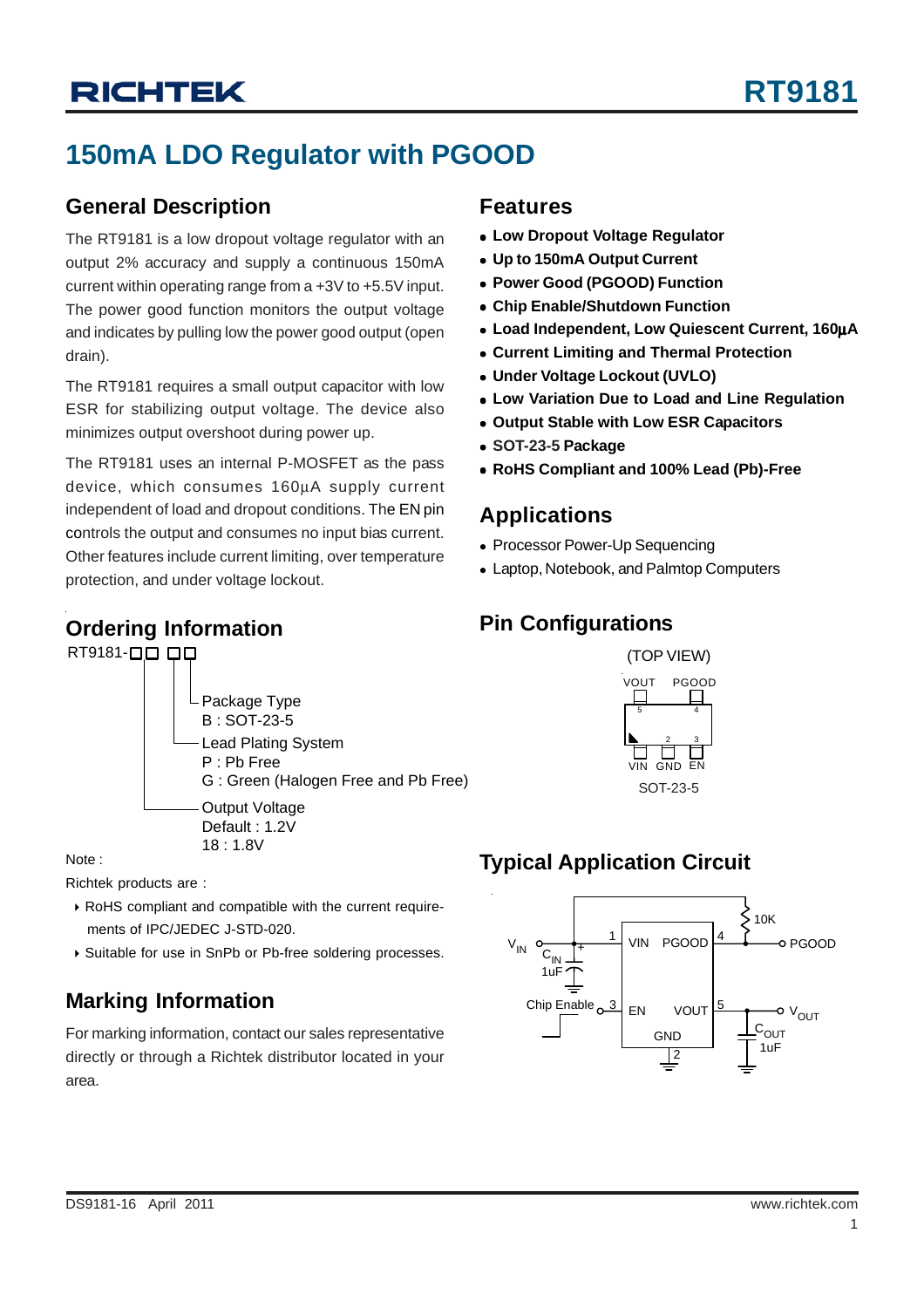

## **Function Block Diagram**



## **Functional Pin Description**

| <b>Pin Name</b> | <b>Pin Function</b>       |  |  |  |
|-----------------|---------------------------|--|--|--|
| VIN             | Power Input Voltage       |  |  |  |
| GND             | Ground                    |  |  |  |
| EN              | Chip Enable (Active High) |  |  |  |
| <b>PGOOD</b>    | Power Good Indicator      |  |  |  |
| VOUT            | Output Voltage            |  |  |  |

### **Timing Diagram**

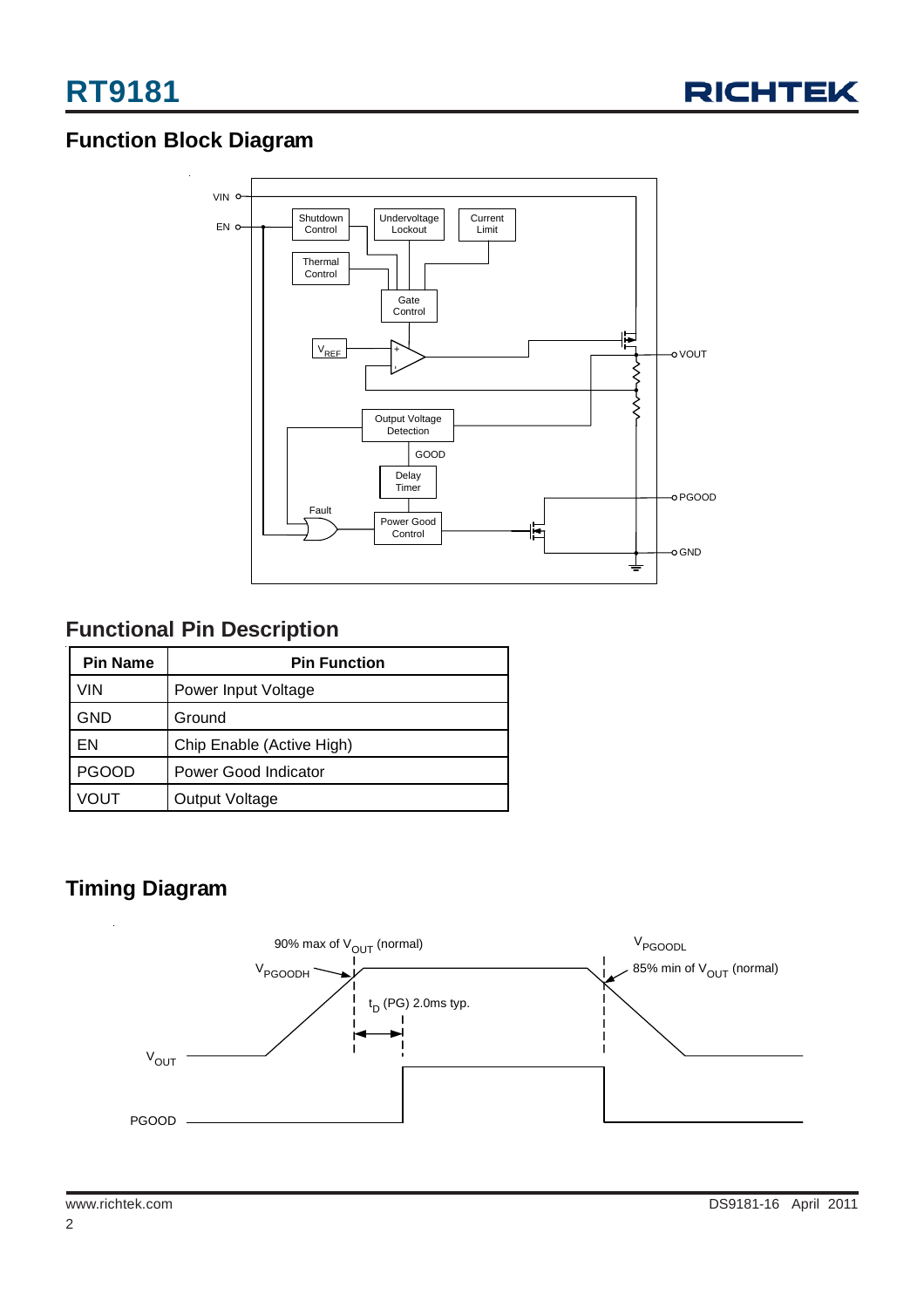## **Absolute Maximum Ratings** (Note 1)

| • Power Dissipation, $P_D @ T_A = 25^{\circ}C$ |  |
|------------------------------------------------|--|
|                                                |  |
| • Package Thermal Resistance (Note 2)          |  |
|                                                |  |
|                                                |  |
|                                                |  |
| • ESD Susceptibility (Note 3)                  |  |
|                                                |  |
|                                                |  |

## **Recommended Operating Conditions** (Note 4)

### **Electrical Characteristics**

( $V_{IN}$  = 5V,  $C_{IN}$  =  $C_{OUT}$  = 1 $\mu$ F, T<sub>A</sub> = 25°C, unless otherwise specified)

| <b>Parameter</b>                                                                                     |             | Symbol                   | <b>Test Conditions</b>                                                     |                          | Typ   | Max    | Unit   |  |
|------------------------------------------------------------------------------------------------------|-------------|--------------------------|----------------------------------------------------------------------------|--------------------------|-------|--------|--------|--|
|                                                                                                      |             |                          | $I_{\text{OUT}} = 25 \text{mA}$                                            |                          | $- -$ | 1.5    |        |  |
| Output Voltage Accuracy                                                                              |             | $\Delta V$ OUT           | $I_{\text{OUT}} = 0.1 \text{mA}, T_A = 0^{\circ}\text{C}$ to 70°C (Note 4) | $-2$                     | $- -$ | $+2$   | $\%$   |  |
| <b>Current Limit</b>                                                                                 |             | <b>LIM</b>               | $R_{\text{LOAD}} = 1\Omega$                                                | 160                      | 300   | $- -$  | mA     |  |
| Quiescent Current                                                                                    | (Note $5$ ) | lQ                       | $I_{OUT} = 0mA$                                                            | 90                       | 160   | 250    | μA     |  |
| Line Regulation                                                                                      |             | $\Delta V$ LINE          | $V_{IN}$ = 3V to 5.5V, $I_{OUT}$ = 0.1mA                                   | $-0.3$                   | $-$   | $+0.3$ | $\%$   |  |
| Load Regulation                                                                                      | (Note 6)    | $\Delta V_{\text{LOAD}}$ | $I_{\text{OUT}} = 0.1 \text{mA}$ to 150 mA                                 | $\overline{\phantom{a}}$ | 1.5   | $+3$   | $\%$   |  |
|                                                                                                      | Logic-Low   | V <sub>IL</sub>          | $V_{\text{IN}}$ = 3V to 5.5V, Shutdown                                     | --                       | $-$   | 0.8    | $\vee$ |  |
| <b>EN Threshold</b>                                                                                  | Logic-High  | V <sub>IH</sub>          | $V_{\text{IN}}$ = 3V to 5.5V, Enable                                       | 2.0                      | --    | --     |        |  |
| <b>EN Input Bias Current</b>                                                                         |             |                          | $EN = GND$ or $V_{IN}$                                                     | $\Omega$                 | --    | 100    | nA.    |  |
| <b>Shutdown Current</b>                                                                              |             |                          | $EN = GND$                                                                 | $\Omega$                 | 0.01  | 1      | μA     |  |
| Power Good Low Threshold                                                                             |             | V <sub>PGOODL</sub>      | Output falls % of V <sub>OUT</sub> (power NOT good)                        | 85                       | --    | $-$    | $\%$   |  |
| Power Good High Threshold                                                                            |             | V <sub>PGOODH</sub>      | Output reaches % of VOUT, start delay<br>timer (power good)                |                          |       | 90     | $\%$   |  |
| Power Good Output Logic Low<br>$V_{IN}$ = 3.3V, $I_{OL}$ = 2mA, $R_{DSON(max)}$ = 75 $\Omega$<br>VOL |             | 0                        | $- -$                                                                      | 0.15                     | V     |        |        |  |
| Delay Time to Power Good                                                                             |             | $t_{D(PGOOD)}$           | See timing diagram                                                         |                          | 2     | 5      | ms     |  |
| Power Up Overshoot                                                                                   |             | V <sub>PGOODL</sub>      | Maximum voltage overshoot allowed on<br>output during power-up             |                          | 1     | --     | %      |  |

*To be continued*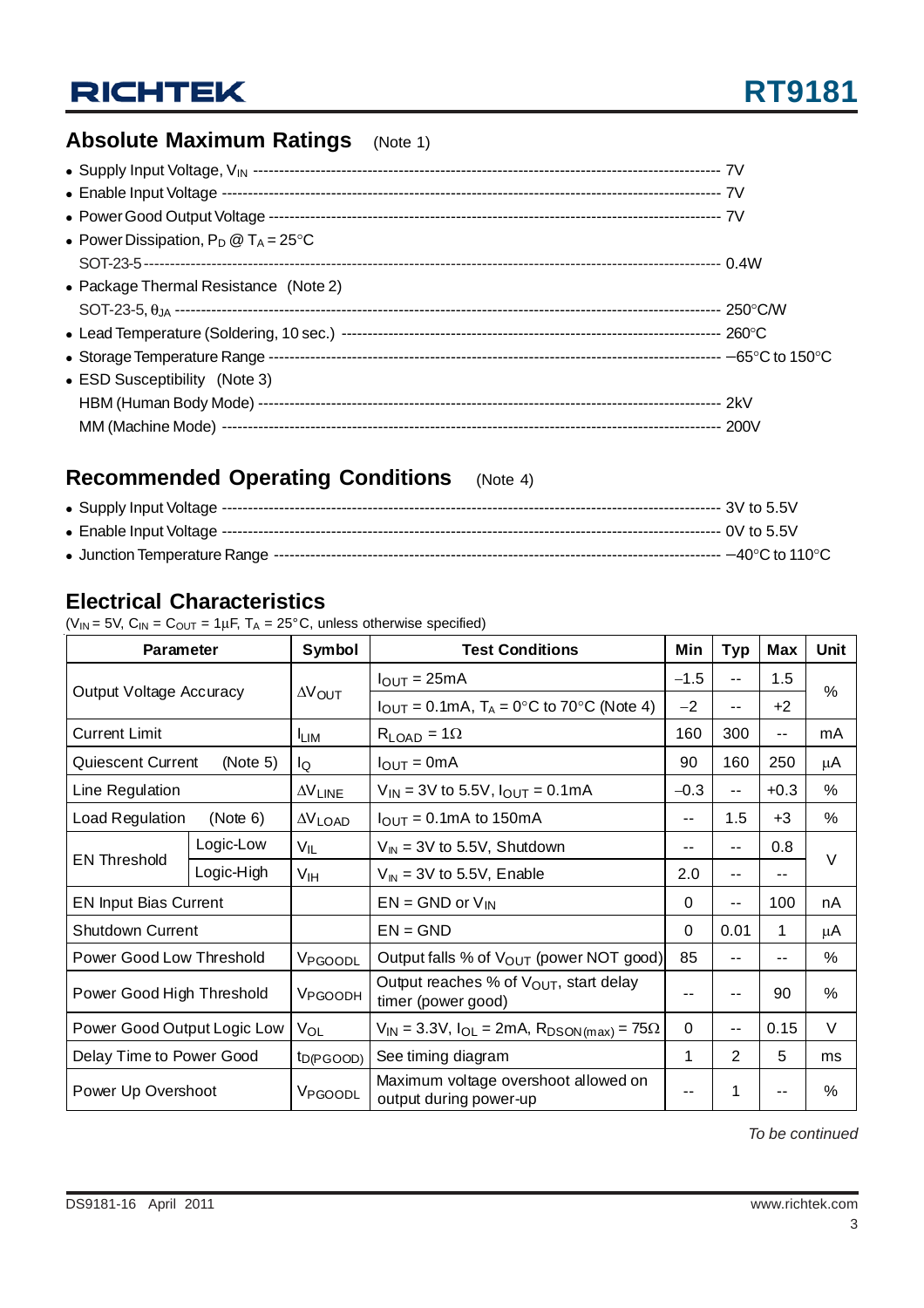# **RT9181**

# **RICHTEK**

| <b>Parameter</b>                    | Symbol                   | <b>Test Conditions</b>            | Min | Typ | <b>Max</b> | Unit |
|-------------------------------------|--------------------------|-----------------------------------|-----|-----|------------|------|
| <b>Thermal Shutdown Temperature</b> | Tsp                      |                                   | 110 | 140 | $- -$      | °C   |
| <b>Thermal Shutdown Hysteresis</b>  | $\Delta$ T <sub>SD</sub> |                                   | --  | 20  | $- -$      | °C   |
| Power Supply Rejection Rate         | <b>PSRR</b>              | $f = 100$ Hz, $C_{OUT} = 1 \mu F$ | --  | -62 | $-$        | dB   |

- **Note 1**. Stresses listed as the above "Absolute Maximum Ratings" may cause permanent damage to the device. These are for stress ratings. Functional operation of the device at these or any other conditions beyond those indicated in the operational sections of the specifications is not implied. Exposure to absolute maximum rating conditions for extended periods may remain possibility to affect device reliability.
- **Note 2.**  $\theta_{JA}$  is measured in the natural convection at  $T_A = 25^{\circ}C$  on a low effective thermal conductivity test board of JEDEC 51-3 thermal measurement standard.
- **Note 3.** Devices are ESD sensitive. Handling precaution recommended.
- **Note 4.** The device is not guaranteed to function outside its operating conditions.
- **Note 5.** Quiescent, or ground current, is the difference between input and output currents. It is defined by  $I_Q = I_{IN} I_{OUT}$  under no load condition ( $I_{\text{OUT}}$  = 0mA). The total current drawn from the supply is the sum of the load current plus the ground pin current.
- **Note 6.** Regulation is measured at constant junction temperature by using a 20ms current pulse. Devices are tested for load regulation in the load range from 0.1mA to 150mA.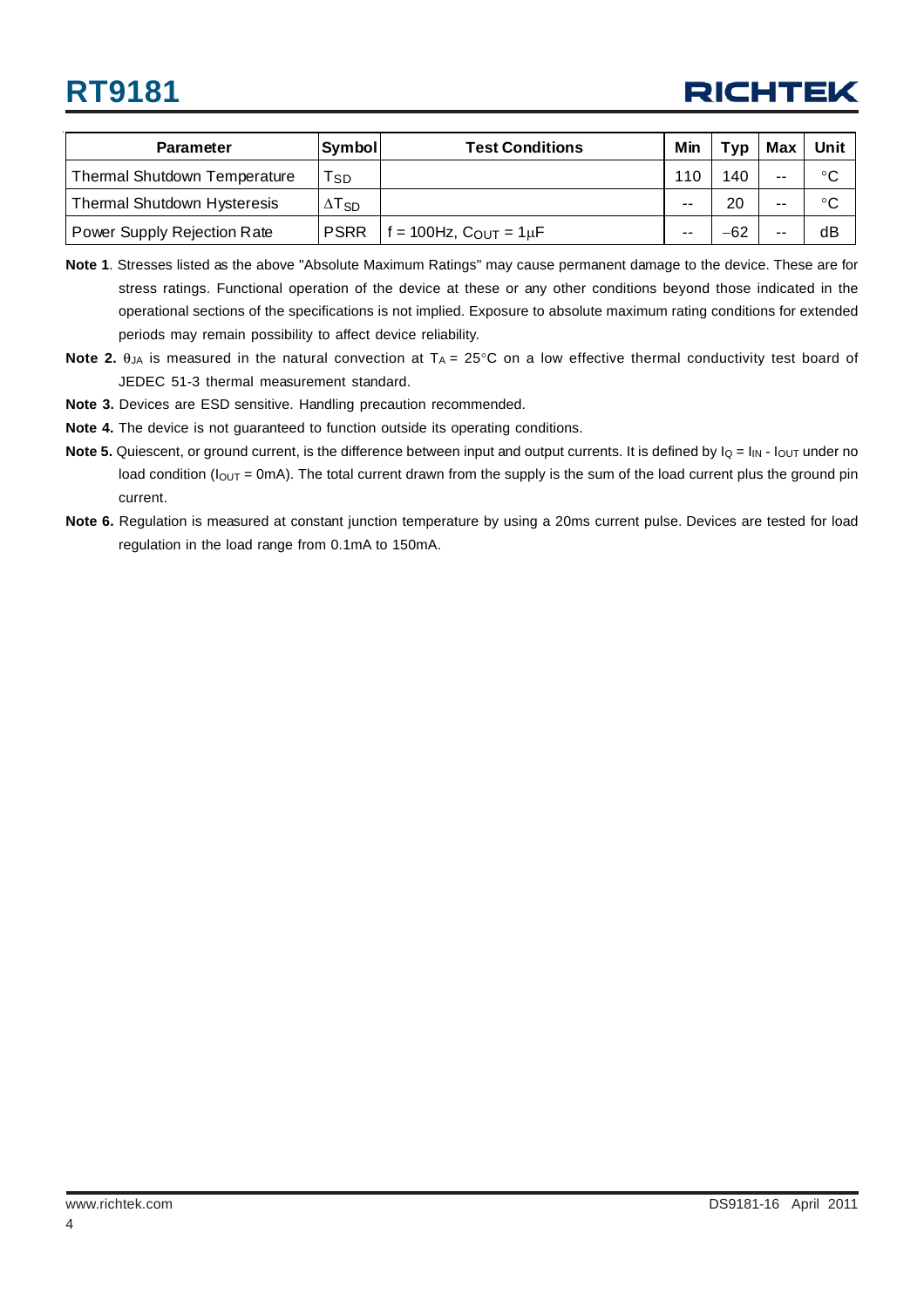# **Typical Operating Characteristics**

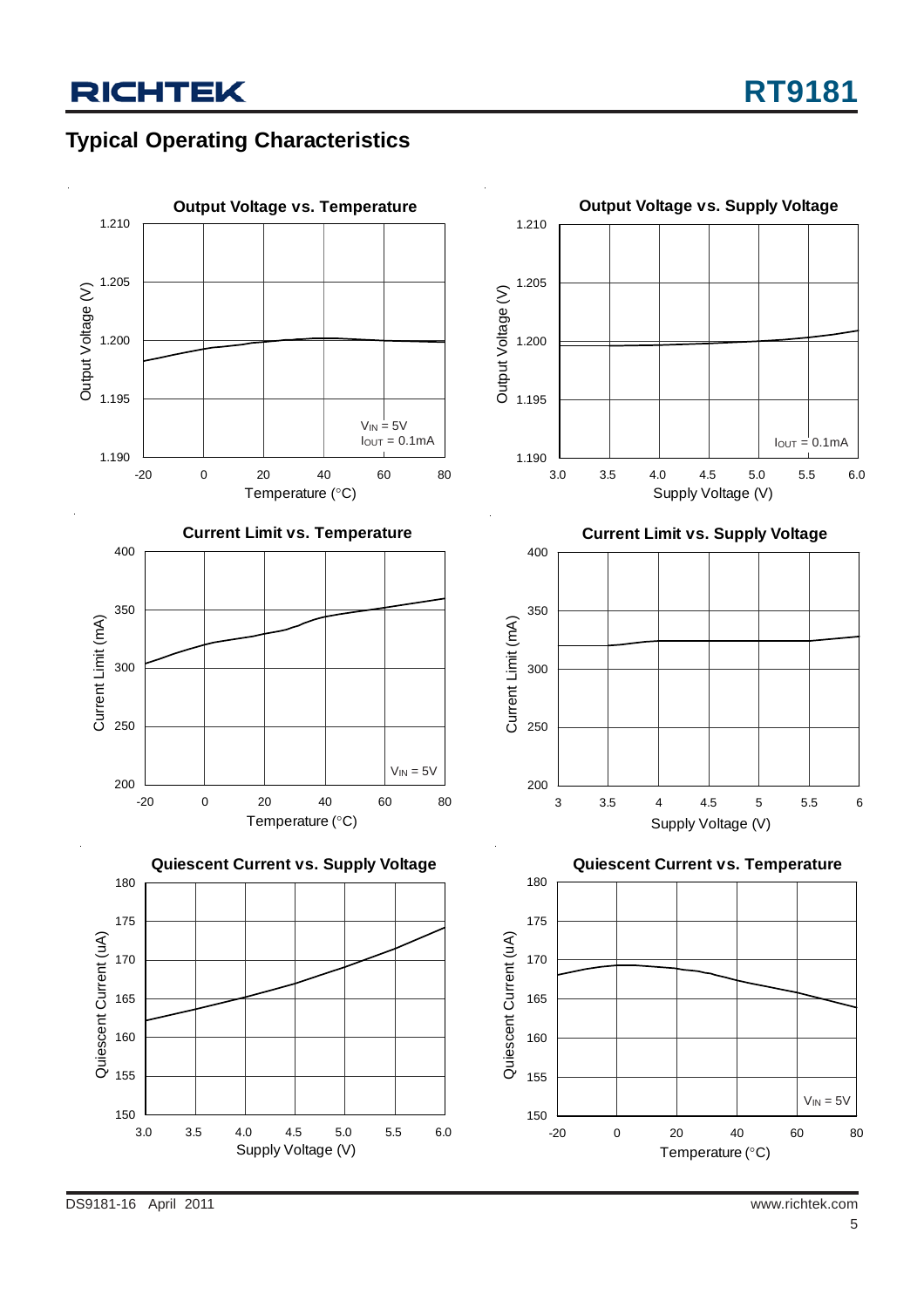













6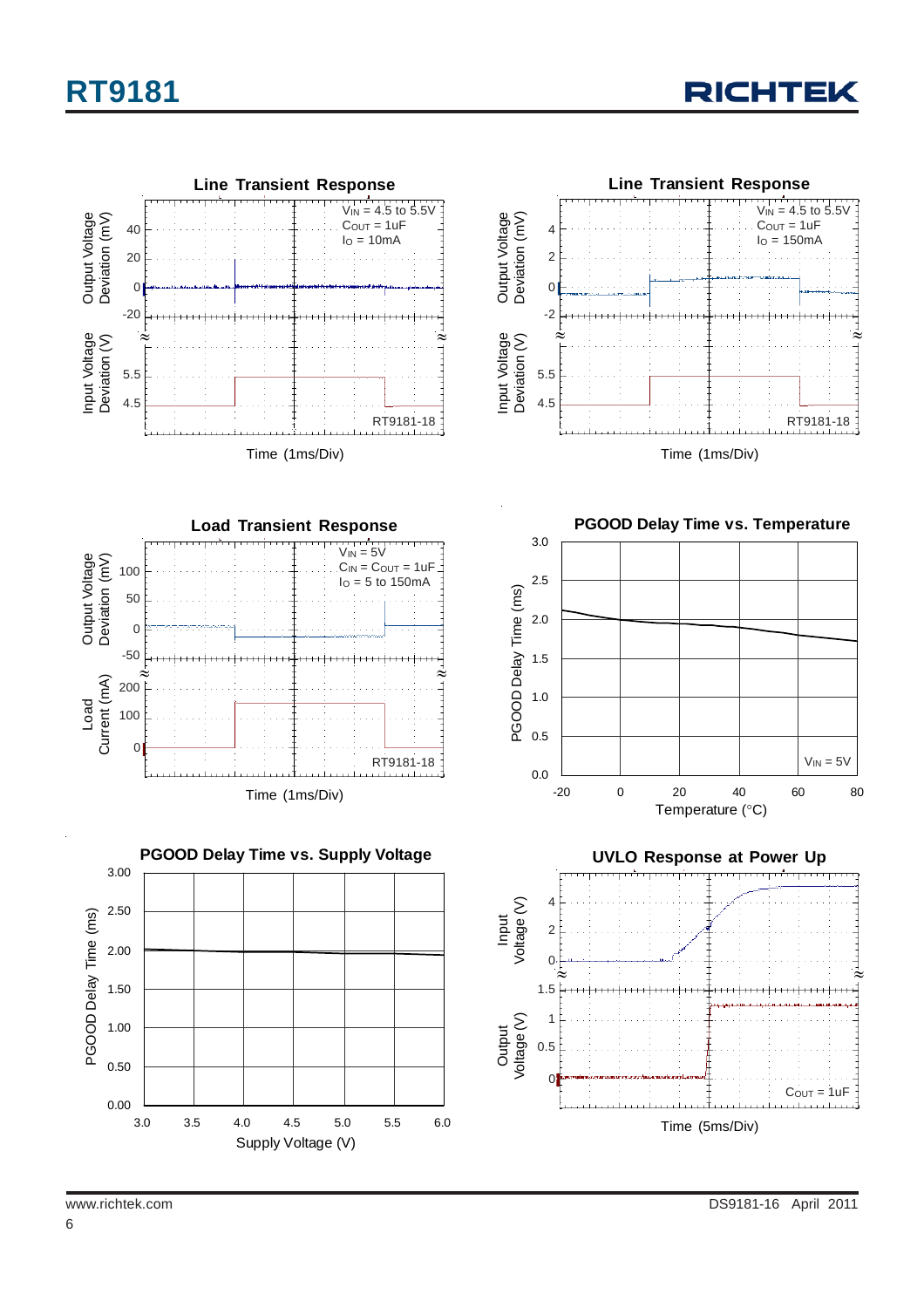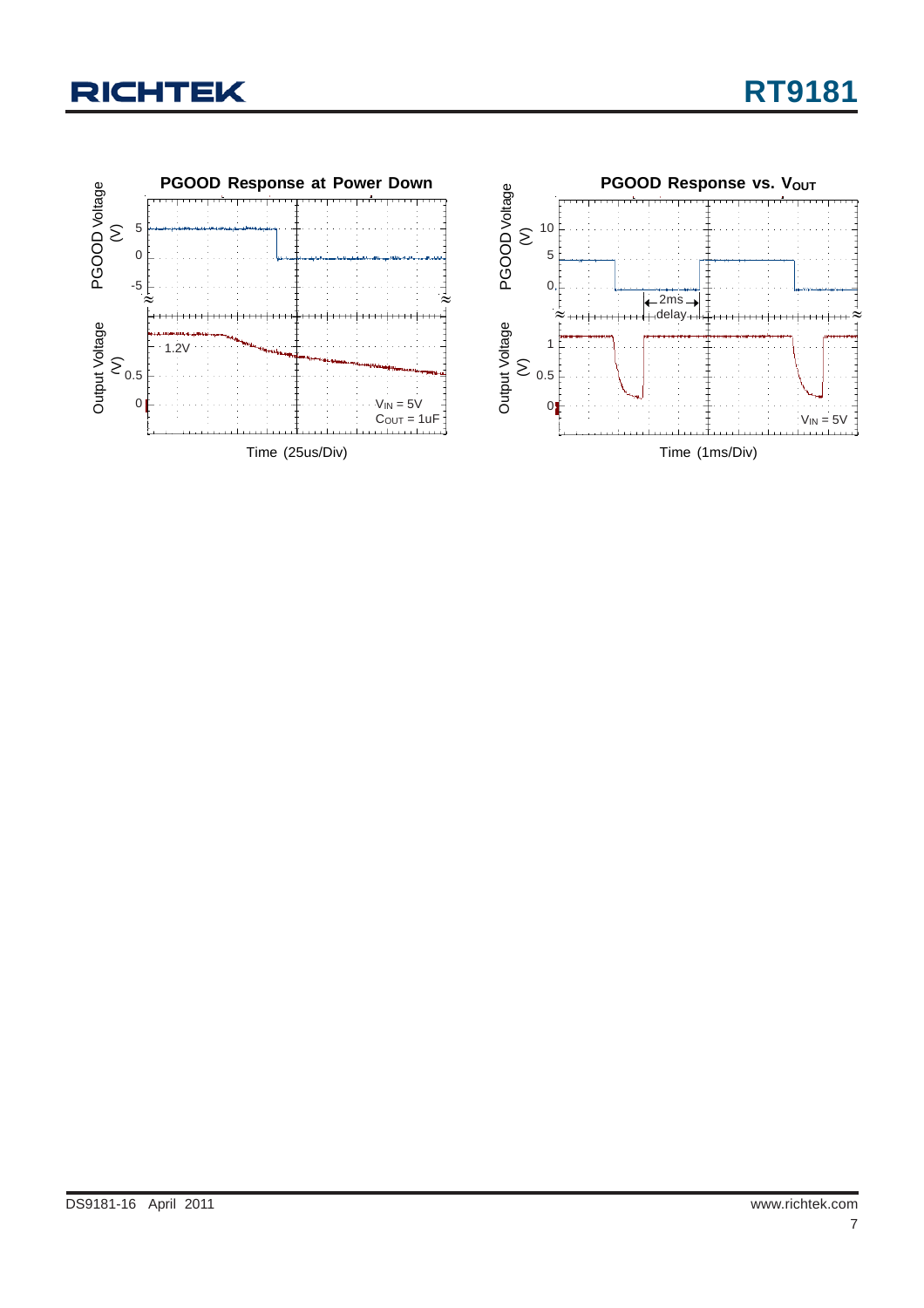### **Application Information**

#### **EN**

The RT9181 is enabled by driving the EN input high, and shutdown by pulling the input low. If this feature is not to be used, the EN input should be tied to VIN to keep the regulator enabled at all times (the EN input must **not** be left floating).

#### **Internal P-Channel Pass Transistor**

The RT9181 features a P-Channel MOSFET pass transistors. It provides several advantages over similar designs using PNP pass transistors, including longer battery life. The P-Channel MOSFET requires no base drive, which reduces quiescent current considerably. PNP-based regulators waste considerable current in dropout when the pass transistor saturates, They also use high base-drive currents under large loads. The RT9181 does not suffer from these problems and consume only 160μA of quiescent current whether in dropout, light-load, or heavy-load applications.

#### **Power Good**

The power good output is an open-drain output. It is designed essentially to work as a power-on reset generator once the regulated voltage was up or a fault condition. The output of the power good drives low when a fault condition occurs. The power good output come back up once the output has reached 90% of its nominal value and a 2ms (typ.) delay has passed. See Timing Diagram. The output voltage level will be drooped at the fault conditions including current limit, thermal shutdown, or shutdown and triggers the PGOOD detector to alarm a fault condition. This output is fed into an on-board delay circuitry that drives the open drain transistor to indicate a fault.

Because at shutdown mode, a fault condition occurs by pulling the PGOOD output low, it will sink a current from the open drain and the external power. Selecting a suitable pulling resistance will be well to control this dissipated power.

#### **Current Limit and Thermal Protection**

The RT9181 includes a current limit structure which monitor and control the pass transistor's gate voltage limiting the guaranteed maximum output current to 160mA minimum.

Thermal-overload protection limits total power dissipation in the RT9181. When the junction temperature exceeds  $T_J = +140^{\circ}$ C, the thermal sensor signals the shutdown logic turning off the pass transistor and allowing the IC to cool. The thermal sensor will turn the pass transistor on again after the IC's junction temperature cools by 20°C, resulting in a pulsed output during continuous thermaloverload conditions. Thermal-overloaded protection is designed to protect the RT9181 in the event of fault conditions. Do not exceed the recommended maximum junction-temperature rating of  $T_J = +110^{\circ}C$  for continuous operation. The output can be shorted to ground for and indefinite amount of time without damaging the part by cooperation of current limit and thermal protection.

#### **Operating Region and Power Dissipation**

The maximum power dissipation of RT9181 depends on the thermal resistance of the case and circuit board, the temperature difference between the die junction and ambient air, and the rate of air flow. The power dissipation across the device is

$$
P = I_{OUT} (V_{IN} - V_{OUT})
$$

The GND pin of the RT9181 performs the dual function of providing an electrical connection to ground and channeling heat away, Connect the GND pin to ground using a large pad or ground plane.

#### **Capacitor Selection and Regulator Stability**

Like any low-dropout regulator, the external capacitors used with the RT9181 must be carefully selected for regulator stability and performance. Using a capacitor whose value  $is \geq 1 \mu$ F on the RT9181 input and the amount of capacitance can be increased without limit. The input capacitor must be located a distance of not more than 0.5" from the input pin of the IC and returned to a clean analog ground.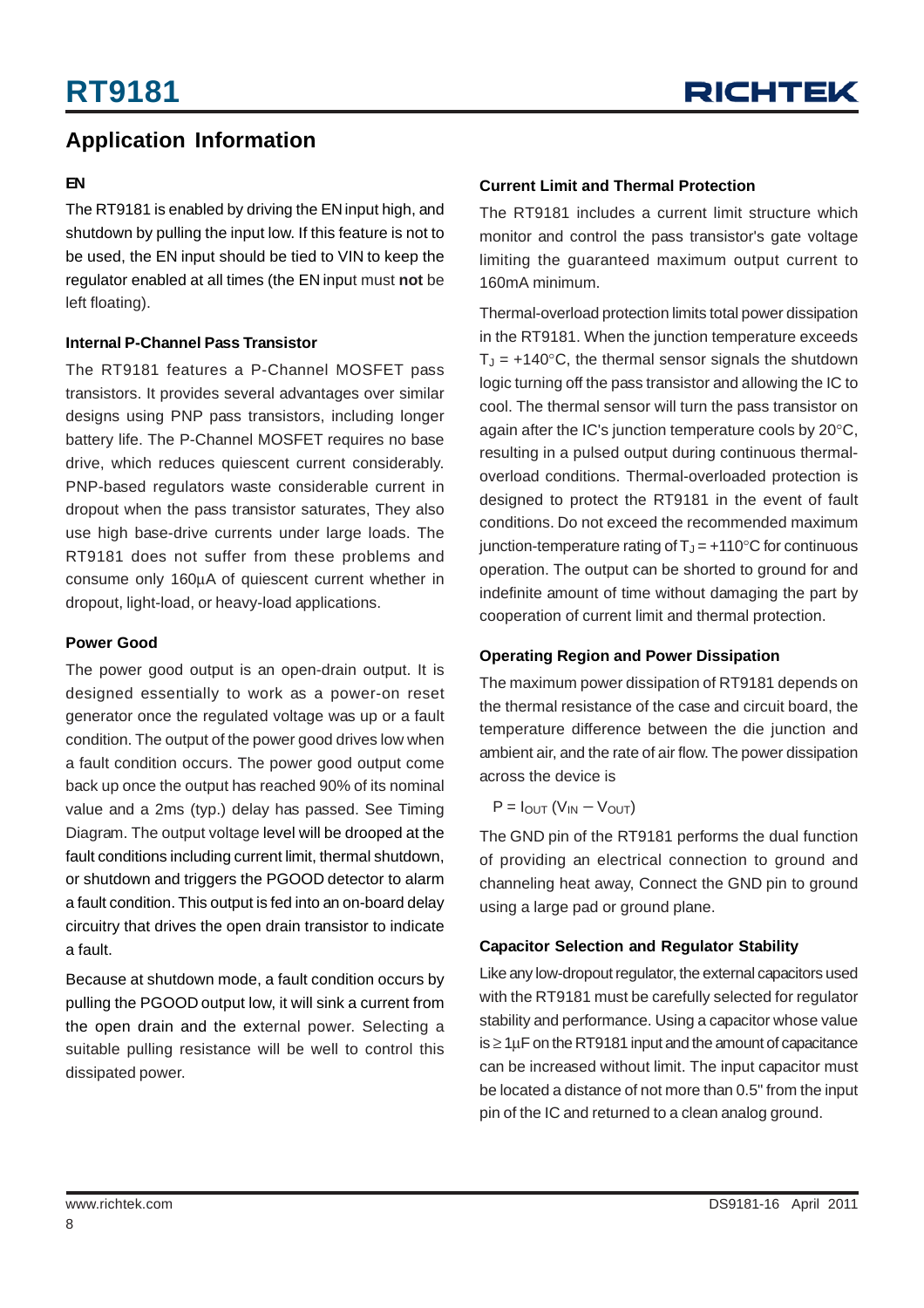Any good quality ceramic or tantalum can be used for this capacitor. The capacitor with larger value and lower ESR (equivalent series resistance) provides better PSRR and line-transient response.

The output capacitor must meet both requirements for minimum amount of capacitance and ESR in all LDO applications. The RT9181 is designed specifically to work with low-ESR ceramic output capacitor in space-saving and performance consideration. Using a ceramic capacitor whose value is at least  $1\mu$ F with ESR is > 5m $\Omega$ on the RT9181 output ensures stability. The RT9181 still works well with output capacitor of other types due to the wide stable ESR range. Output capacitor of larger capacitance can reduce noise and improve load-transient response, stability, and PSRR. The output capacitor should be located not more than  $0.5$ " from the  $V_{\text{OUT}}$  pin of the RT9181 and returned to a clean analog ground.

Note that some ceramic dielectrics exhibit large capacitance and ESR variation with temperature. It may be necessary to use 2.2μF or more to ensure stability at temperatures below -10°C in this case. Also, tantalum capacitors, 2.2μF or more may be needed to maintain capacitance and ESR in the stable region for strict application environment.

Tantalum capacitors maybe suffer failure due to surge current when it is connected to a low-impedance source of power (like a battery or very large capacitor). If a tantalum capacitor is used at the input, it must be guaranteed to have a surge current rating sufficient for the application by the manufacturer.

#### **Load-Transient Considerations**

The RT9181 load-transient response graphs show two components of the output response: a DC shift from the output impedance due to the load current change, and the transient response. The DC shift is quite small due to the excellent load regulation of the IC. Typical output voltage transient spike for a step change in the load current from 0mA to 50mA is tens mV, depending on the ESR and ESL of the output capacitor. Increasing the output capacitor's value and decreasing the ESR and ESL attenuates the overshoot.

#### **Reverse Current Path**

The power transistor used in the RT9181 has an inherent diode connected between each regulator input and output (see Figure 1). If the output is forced above the input by more than a diode-drop, this diode will become forward biased and current will flow from the  $V_{\text{OUT}}$  terminal to  $V_{\text{IN}}$ . This diode will also be turned on by abruptly stepping the input voltage to a value below the output voltage. To prevent regulator mis-operation, a Schottky diode could be used in the applications where input/output voltage conditions can cause the internal diode to be turned on (see Figure 2). As shown, the Schottky diode is connected in parallel with the internal parasitic diode and prevents it from being turned on by limiting the voltage drop across it to about 0.3V @ 100mA to prevent damage to the part.







Figure 2